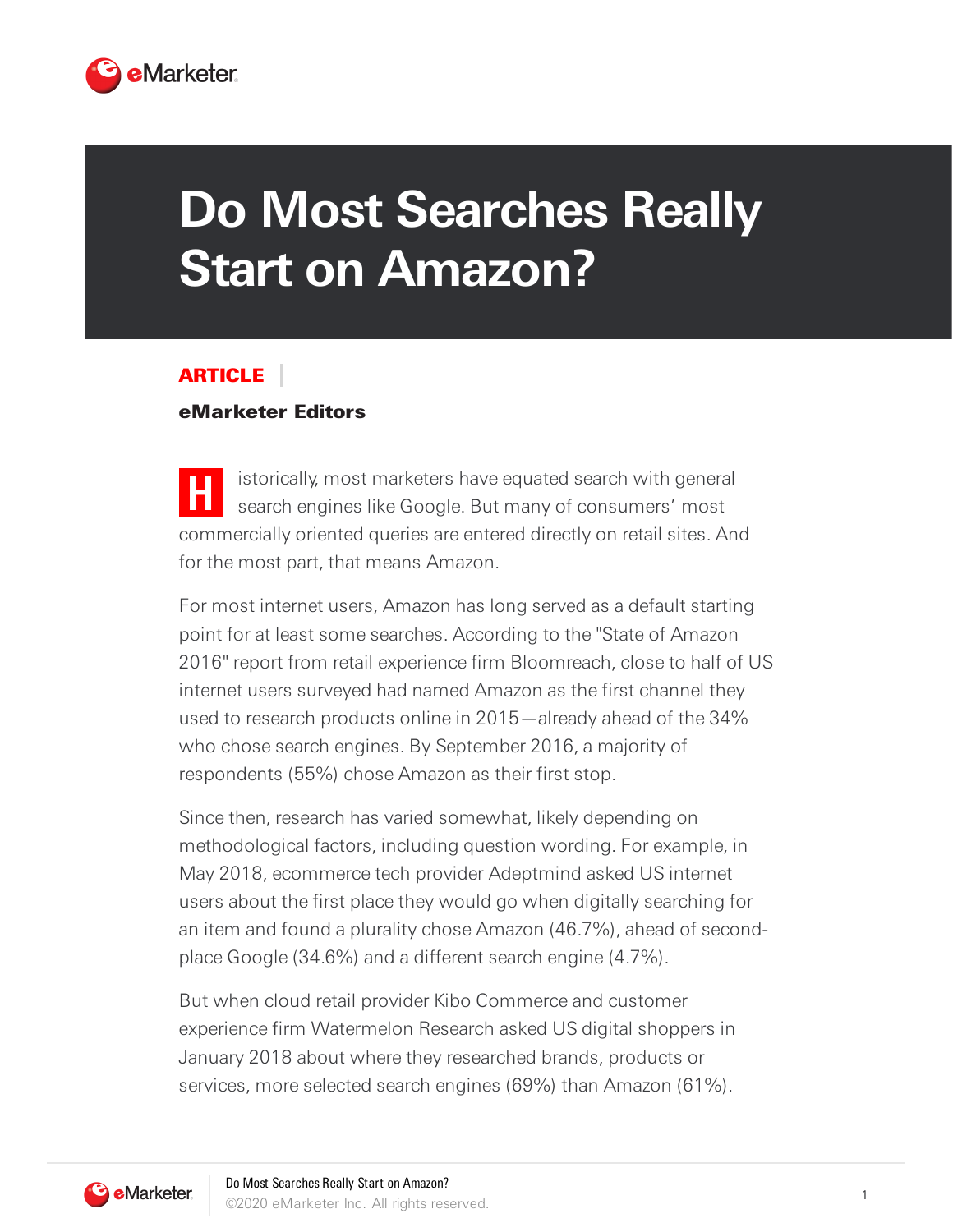One of the most recent and largest surveys on this subject to date comes from CivicScience. In June 2019, US internet users ages 13 and older were asked where they "typically start" when shopping for a product online. Just under half of respondents said they went to Amazon, and among those who normally shopped online, the share starting on Amazon was about 58%.

|              | % of respondents, June 2019 |                                  |
|--------------|-----------------------------|----------------------------------|
| Amazon       |                             | 49%                              |
| Google       |                             | 22%                              |
| <b>Other</b> | 13%                         |                                  |
|              | 16%                         | I rarely or never digitally shop |

Internet users' likelihood of starting shopping for products on Amazon varied little by age and was a majority activity across all age groups, per CivicScience.

There was significantly more variation depending on whether respondents were Amazon Prime members and on their frequency of using their Prime membership. Among internet users who weren't Prime members, Amazon and Google were equally likely starting points when shopping. But among those who had Prime memberships and used them at least weekly, eight in 10 started their digital searches on Amazon—compared with just 12% who started on Google. (We estimate that 51.6% of US households had an Amazon Prime subscription in 2019.)

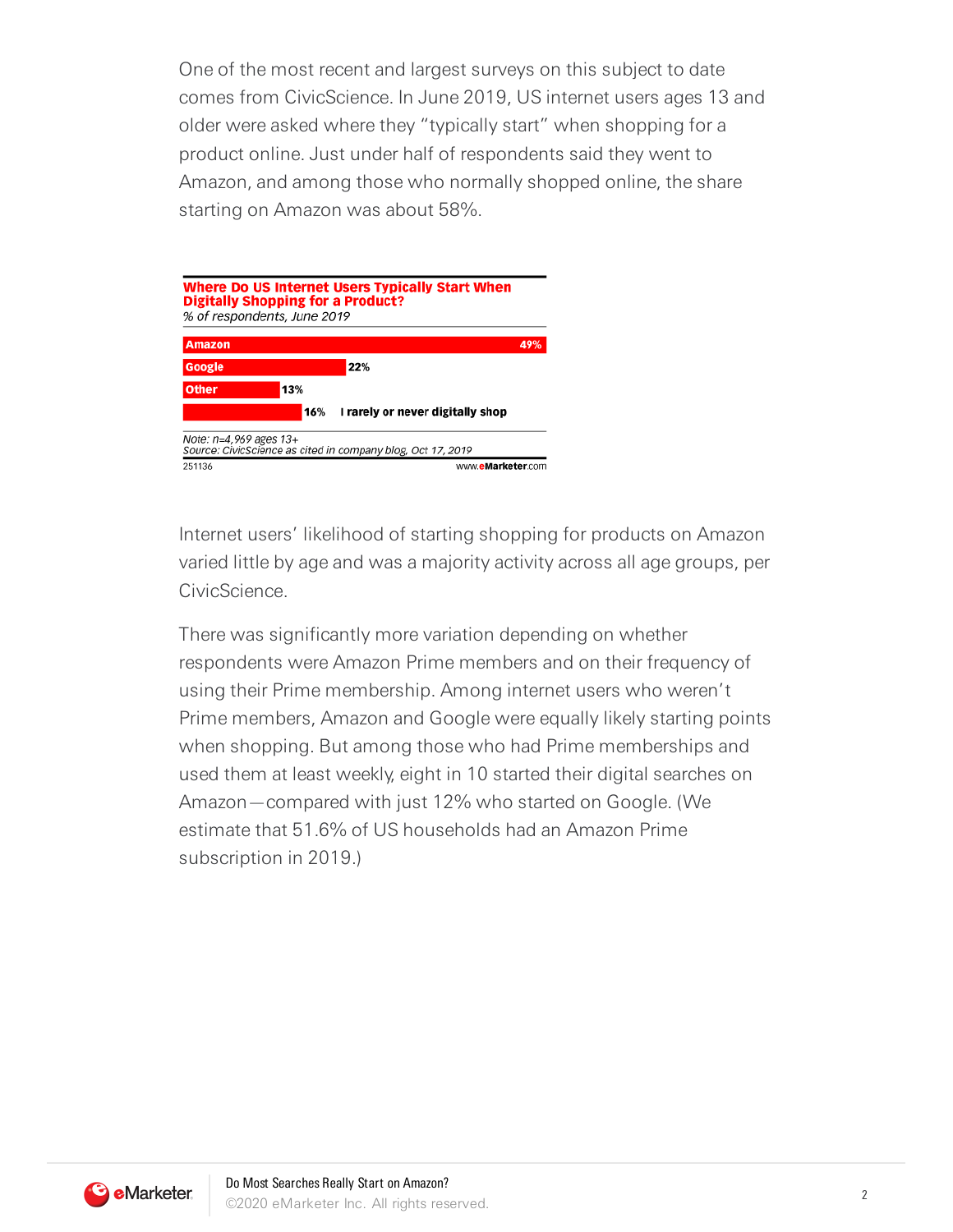| <b>Starting Location for US Shoppers When Digitally</b><br><b>Shopping for a Product, by Frequency of Amazon</b><br>% of respondents | <b>Prime Usage, June 2019</b> |       |     |     |                   |     |
|--------------------------------------------------------------------------------------------------------------------------------------|-------------------------------|-------|-----|-----|-------------------|-----|
| Use Amazon Prime weekly                                                                                                              |                               |       |     |     |                   |     |
|                                                                                                                                      |                               |       |     | 79% | 12%               | 10% |
| Use Amazon Prime monthly or less                                                                                                     |                               |       |     |     |                   |     |
|                                                                                                                                      |                               |       | 65% |     | 20%               | 15% |
| Not a Prime member                                                                                                                   |                               |       |     |     |                   |     |
|                                                                                                                                      | 37%                           |       |     | 37% |                   | 26% |
| Amazon                                                                                                                               | ■ Google                      | Other |     |     |                   |     |
| Note: n=770 ages 13+; numbers may not add up to 100% due to rounding<br>Source: CivicScience as cited in company blog, Oct 17, 2019  |                               |       |     |     |                   |     |
| 251137                                                                                                                               |                               |       |     |     | www.eMarketer.com |     |

For some marketers, Amazon clearly represents a major source of search referrals. Data intelligence firm Jumpshot analyzed where product searches began that resulted in hits on its clients' product pages. In 2015, the split was 54/46 in favor of Google. By 2018, the same split flipped in favor of Amazon.

"Starting product searches on Amazon isn't as widespread as Google's near-worldwide dominance as a general search engine, but it is common across several markets where Amazon has a significant ecommerce presence," said eMarketer principal analyst Nicole Perrin and author of our latest report, "Search in 2020: How Consumer Search Behavior Is Adapting to Mobile, Voice and Visual Channels."

"Amazon has capitalized on the huge number of product search queries it serves up results to by offering keyword-targeted, [cost-per-click] ad products—search ads—that now attract billions in spending, primarily by retailers and product marketers that sell items on the ecommerce marketplace," Perrin said. We estimate that Amazon netted almost 13% of US search ad revenues last year, a share that's doubled since 2017.

It's important to note that most of the above research is focused on product searches—and in some cases, surveys don't ask about "search" specifically, but about "shopping" or "research." It's likely that Google is still the first choice for search applications that aren't product-related, that aren't related to products frequently sold on Amazon or that take place higher in the funnel.

Paid search monitoring service BrandVerity asked US consumers where they would start a product search for a specific branded item—for